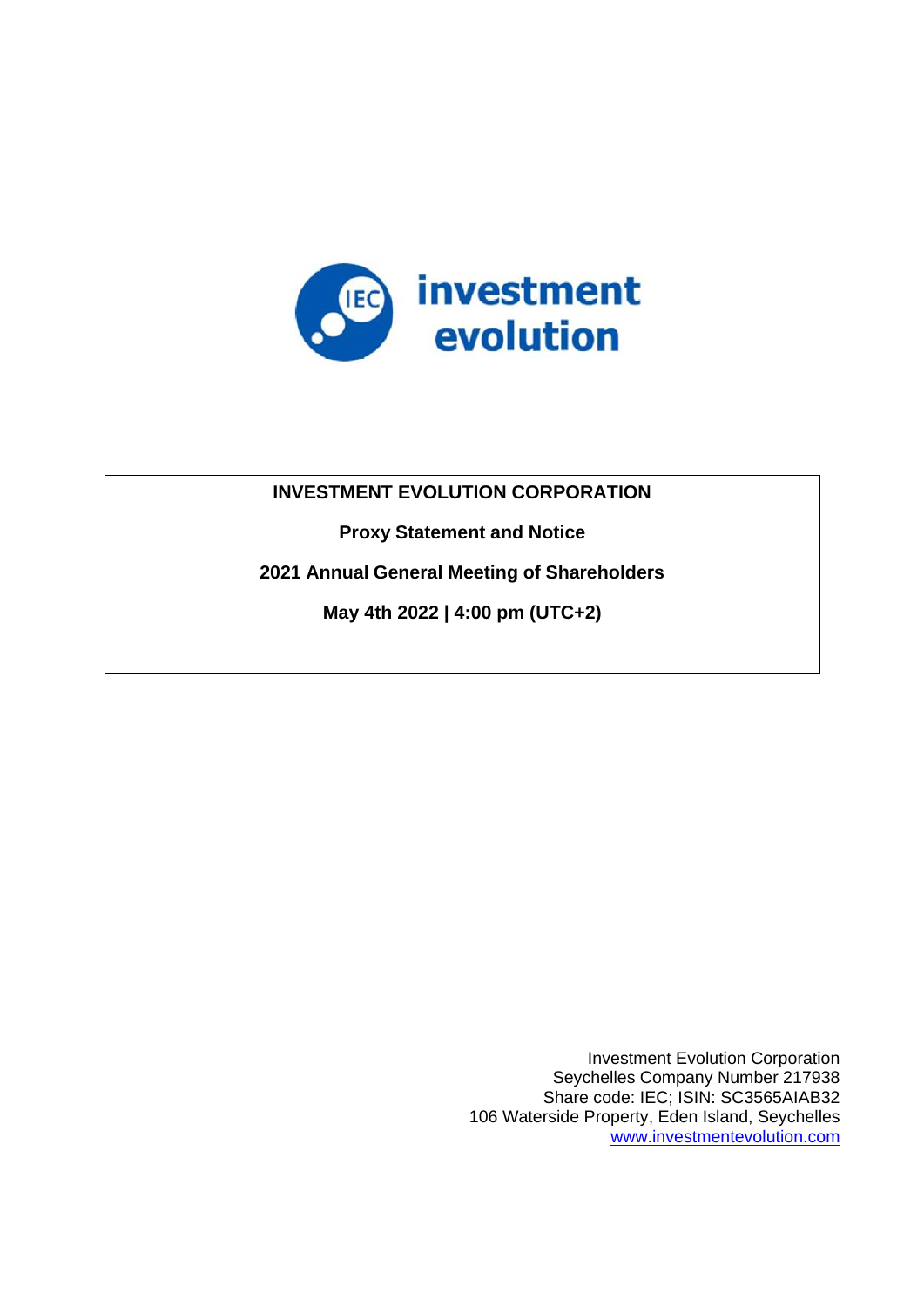## **Notice of Annual General Meeting of Shareholders**

Dear Shareholder:

The Board of Directors of Investment Evolution Corporation cordially invites you to attend the 2021 Annual General Meeting of Shareholders.

At the AGM, you will be asked to:

- Receive, consider and adopt the audited Annual Financial Statements for the Company for the year ended the 31 December 2021;
- Appoint Baker Tilly as auditors of the Company
- Re-appoint Andrew Cassar (retiring by rotation) as a director of the Company;
- Increase the authorised share capital of the Company from 200,000,000 shares to 2,000,000,000 shares
- Approval of the Rights Issue of up to 1,034,330,000 ordinary shares
- Transact any other business that is properly presented at the meeting, as may be allowed by the Chairman.

Record Date: 12 April 2022

This Proxy Statement is provided in conjunction with the Company's solicitation of proxies to be used at the Annual General Meeting.

Thank you for your interest in Investment Evolution Corporation.

By Order of the Board of Directors,

**Andrew Cassar** Company Secretary

## **MEETING INFORMATION**

**Date:** 4 May 2022

**Time:** 4:00pm (UTC+2)

**Place:** Dragonara Business Centre, 5th Floor, Dragonara Road, St. Julians, Malta

Shareholders wishing to attend and vote in person, should register their attendance in Malta for the AGM by contacting the Company Secretary by emailing [iec@investmentevolution.com](mailto:iec@investmentevolution.com) and write IEC AGM in the subject line to confirm their attendance.

Shareholders who have queries or questions are advised to submit questions by email in advance to [iec@investmentevolution.com](mailto:iec@investmentevolution.com) by Monday 2<sup>nd</sup> May 2022. We will respond to your questions during the AGM and answers provided at the AGM will be included in the published AGM results.

#### **Your vote is important**

Shareholders who are unable to attend the AGM to vote in person may vote by proxy.

Please promptly submit your proxy vote by signing, dating, and returning the enclosed proxy card or voting instruction form to iec@investmentevolution.com or deposited at the Registered Office of the Company no later than 48 hours before the time fixed for holding the Meeting so that your shares will be represented and voted at the meeting.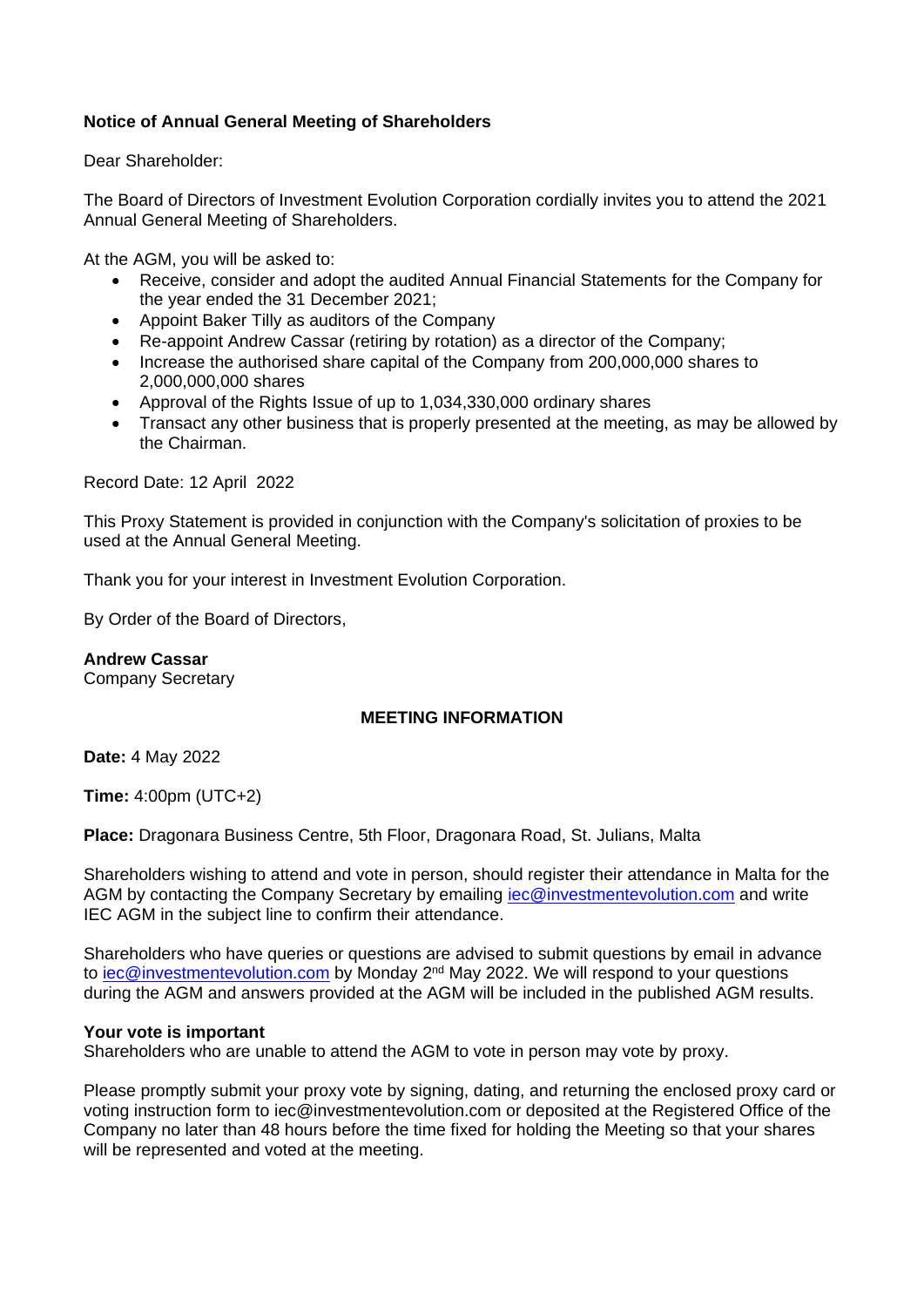# **2 nd ANNUAL GENERAL MEETING OF THE MEMBERS OF THE COMPANY TO BE HELD ON TUESDAY 4 MAY 2022 IN MALTA AT 4PM (UTC+2)**

# **AGENDA**

- 1. Call to Order and Introductions
- 2. Rules of Conduct and Note on Forward Looking Statements
- 3. Proposals Submitted by the Board of Directors:
	- I. To receive, consider and adopt the audited Annual Financial Statements for the Financial Year ended December 2021 and the Directors' Report and Auditor's Report thereon
	- II. To appoint Baker Tilly as auditors of the Company
	- III. To re-appoint director Andrew Cassar (retiring by rotation) as a director of the Company
	- IV. To increase the authorised share capital of the Company from 200,000,000 ordinary shares to 2,000,000,000 ordinary shares
	- V. Approval of the Rights Issue of up to 1,034,330,000 ordinary shares
- 4. Adjournment of official Portion of Meeting
- 5. Transaction of any other business that is properly presented at the meeting and as may be allowed by the Chairman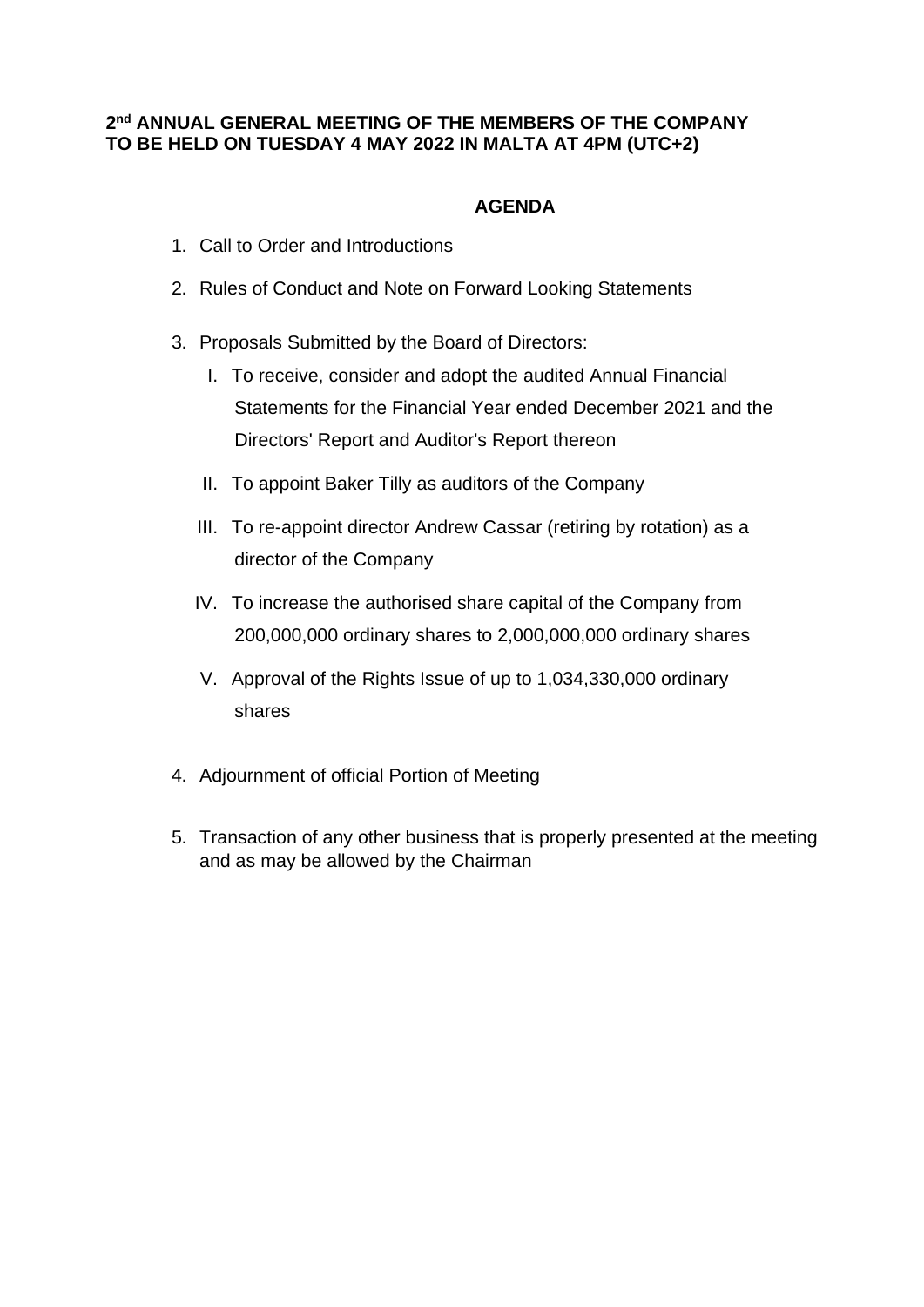# **PROXY VOTING ROADMAP**

| <b>BOARD PROPOSALS</b>                                                               | <b>BOARD RECOMMENDATION</b> |  |
|--------------------------------------------------------------------------------------|-----------------------------|--|
| Item 1: Adoption of AFS FY<br>2021                                                   | <b>FOR</b>                  |  |
| Item 2: Appointment of<br><b>Baker Tilly as auditors</b>                             | <b>FOR</b>                  |  |
| Item 3: Re-appointment of<br><b>Andrew Cassar as Director</b>                        | <b>FOR</b>                  |  |
| Item 4: Increase the<br>authorised share capital to<br>2,000,000,000 shares          | <b>FOR</b>                  |  |
| Item 5: Approval of the<br>Rights Issue of up to<br>1,034,330,000 ordinary<br>shares | <b>FOR</b>                  |  |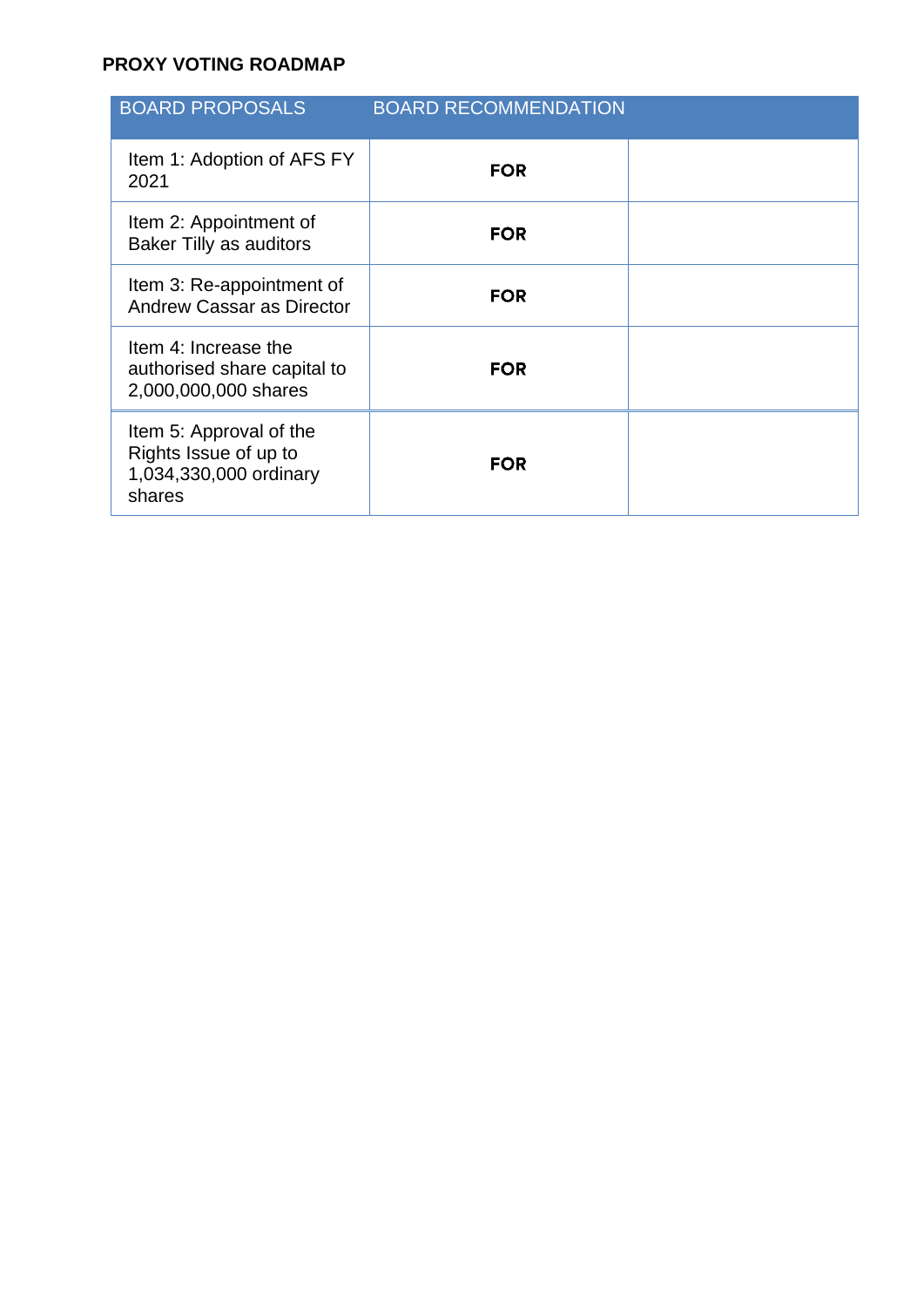#### **ORDINARY BUSINESS**

#### **ITEM NO. I - TO RECEIVE, CONSIDER AND ADOPT THE AUDITED ANNUAL FINANCIAL STATEMENTS FOR THE PERIOD ENDED 31 DECEMBER 2021, THE DIRECTORS' REPORT AND AUDITOR'S REPORT**

To consider and if thought fit, to pass with or without modifications, the following resolution as an Ordinary Resolution

- *Draft Resolution (Ordinary Resolution 1)* -

**"RESOLVED THAT** the audited Annual Financial Statements for the year ended 31 December 2021 together with the reports of the Board of Directors and Auditors thereon be and are hereby received, considered and adopted""

#### **ITEM NO. II –APPOINTMENT OF AUDITORS**

To consider and if thought fit, to pass with or without modifications, the following resolution as an Ordinary Resolution

- *Draft Resolution (Ordinary Resolution 2)*

**"RESOLVED THAT** the Company terminates the appointment of PKF Octagon Incorporate of 21 Scott Street, Waverly, 2090 Johannesburg, South Africa as auditors of the Company as of this date and that Baker Tilley of 1st Floor, CyberTower One, Ebene 72201 Mauritius be and are hereby appointed as statutory auditors of the company for the financial year end 31 December 2022 to hold the office from the conclusion of this meeting until the conclusion of the next annual general meeting at a remuneration as may be mutually agreed upon between the Board of Directors and the Auditors, plus reimbursement of service tax and out of pocket expenses."

## **ITEM NO. III - RE-APPOINTMENT OF EXECUTIVE DIRECTOR ANDREW CASSAR**

As per the provisions of the Articles of Association of the Company, Mr. Andrew Cassar retires from the Director's office at this AGM and is eligible for re-election at this AGM.

To consider and if thought fit, to pass with or without modifications, the following resolution as an Ordinary Resolution.

- *Draft Resolution (Ordinary Resolution 3)* -

**"RESOLVED THAT** Andrew Cassar, be and is hereby appointed as a Director of the Company, liable to retire by rotation".

## **ITEM NO. IV – INCREASE AUTHORISED SHARE CAPITAL TO 2,000,000,000**

This is a special resolution to allow the Company to increase its authorised share capital to provide a sufficient number of authorised shares for the proposed Rights Issue.

To consider and, if thought fit, to pass, with or without modification(s) the following as a Special Resolution: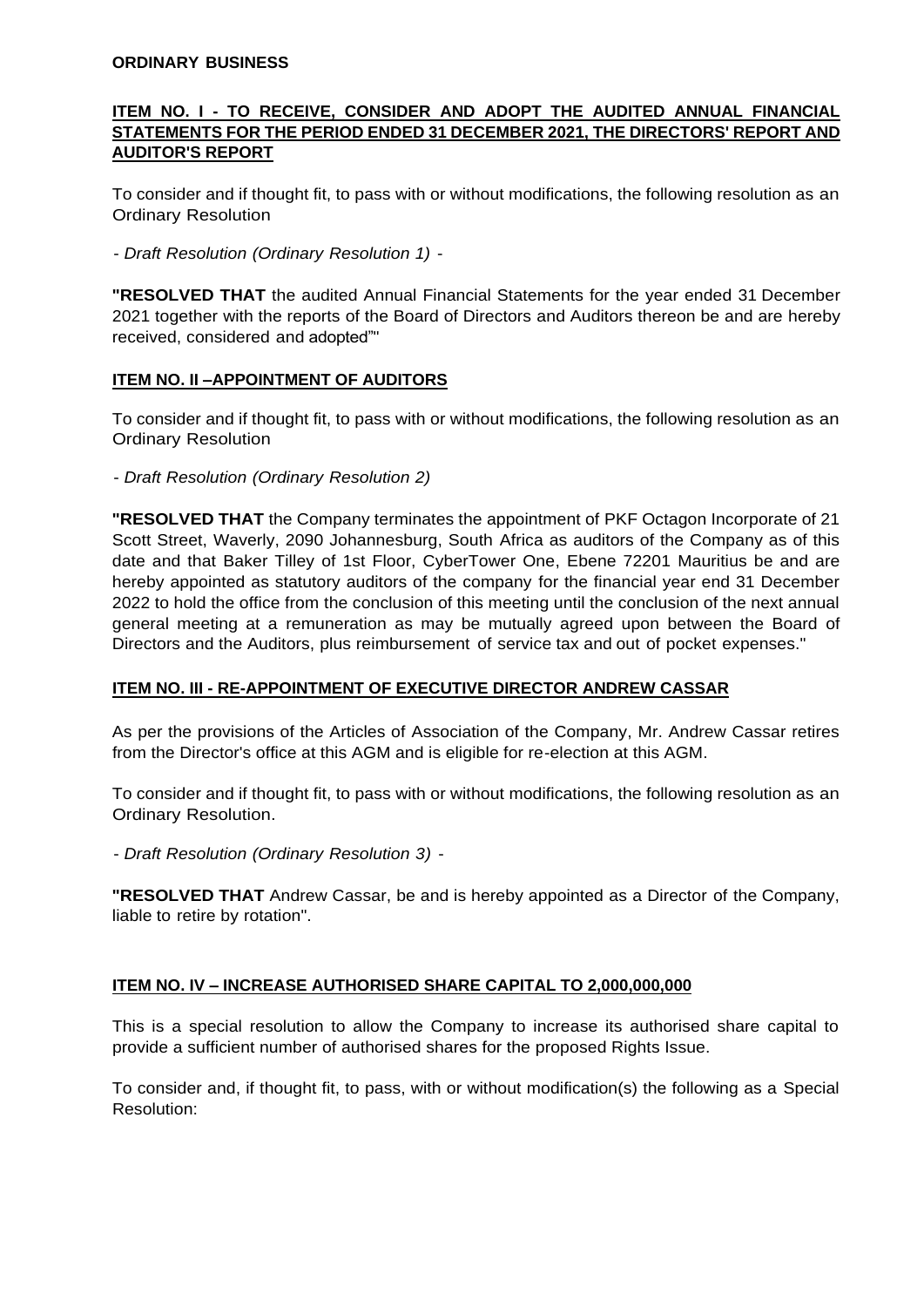- *Draft Resolution (Special Resolution 4)* -

**"RESOLVED THAT** the authorised share capital of the Company be increased from 200,000,000 ordinary shares to 2,000,000,000 ordinary shares."

*In order for Special Resolution 4 to be adopted, the support of more than 75% of the total number of votes exercisable by shareholders, present in person or by proxy, is required to pass this resolution.*

#### **ITEM NO. V – APPROVAL OF THE RIGHTS ISSUE UP TO 1,034,330,000 SHARES**

This is a resolution to approve the Company Directors to conduct a Rights Issue of up to 1,034,330,000 ordinary shares to provide the Company with capital for new lending in Spain.

Shareholders shall be entitled to 10 rights per share held, at a subscription price of EUR 0.001 per share. Shareholders may apply for an additional subscription of up to 50 unsubscribed rights per share held, at a subscription price of EUR 0.01.

To consider and, if thought fit, to pass, with or without modification(s) the following as an Ordinary Resolution:

- *Draft Resolution (Ordinary Resolution 5)* -

**"RESOLVED THAT** the Rights Issue of up to 1,034,330,000 ordinary shares is hereby approved and that the Rights Issue will be with the issue of ordinary shares at EUR 0.001 or EUR 0.01 per ordinary share."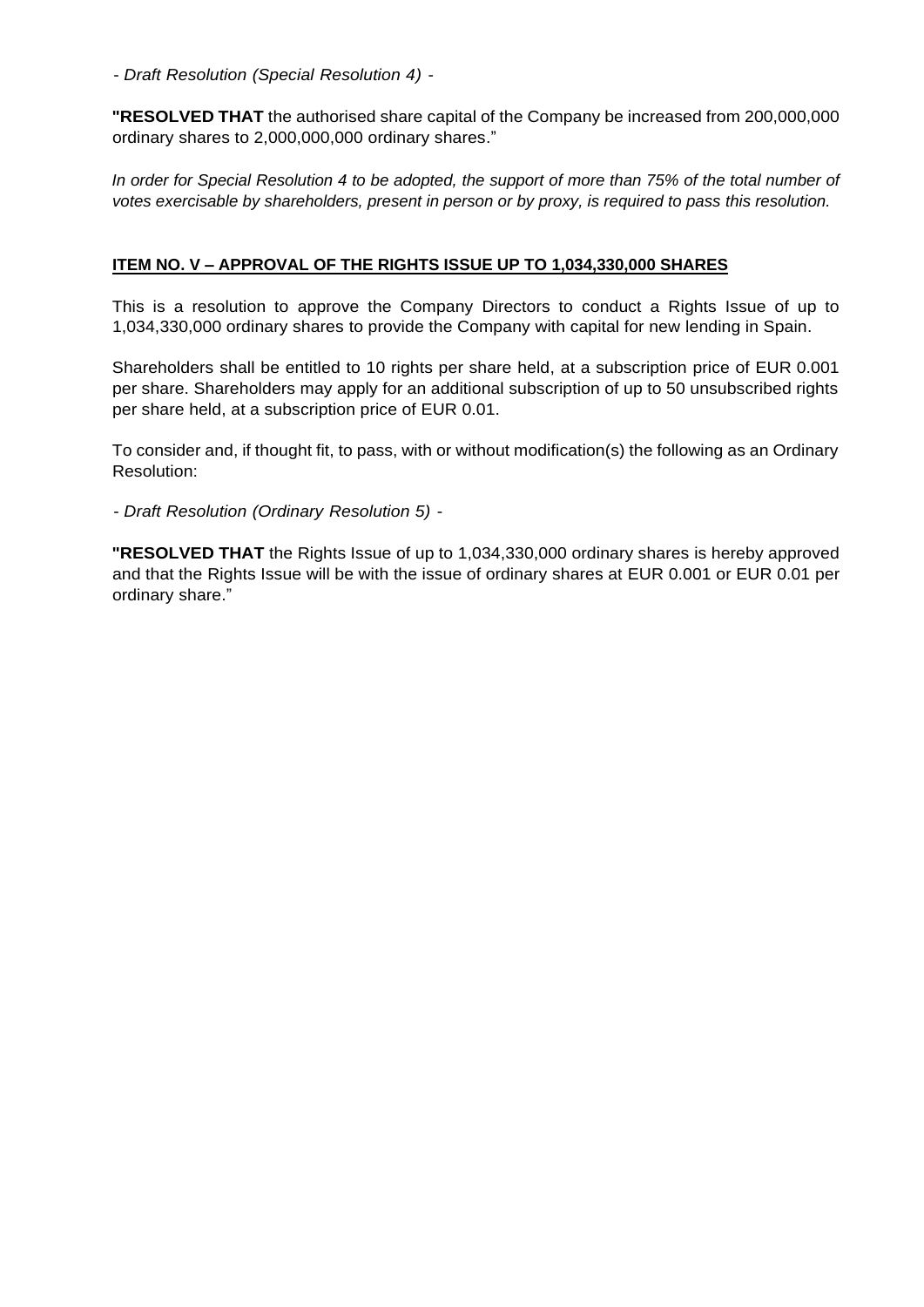#### **INVESTMENT EVOLUTION CORPORATION**

#### **(Company No. 217938) (Incorporated in Seychelles) Proxy Form for the Annual General Meeting**

To ensure that your proxy vote is valid, please complete this form and return it by 4:00 pm (UTC+2) on 2<sup>nd</sup> May 2022 to:

#### **The Chairman Investment Evolution Corporation 106 First Floor, Waterside Property, Eden Island, Seychelles**

#### **Please deliver in person, by courier or by electronic mail to iec@investmentevolution.com**

Proxy votes received less than 48 hours before the scheduled start of the meeting will not be valid.

I/We, ........................................................hereby appoint

(Choose one)

□ the Chairman as my proxy; OR

as my/our proxy to vote for me/us on my/our behalf at the Annual General Meeting of the Company to be held on the 4<sup>th</sup> day of May 2022 and at any adjournment thereof.

I instruct my proxy to vote in the following manner on my behalf *(please tick as appropriate)*

| <b>Ordinary Resolution 1 (Item No. I)</b>   | $\Box$ FOR   | □ AGAINST      | <b>D ABSTAIN</b> |
|---------------------------------------------|--------------|----------------|------------------|
| <b>Ordinary Resolution 2 (Item No. II)</b>  | $\Box$ FOR   | $\Box$ AGAINST | $\Box$ ABSTAIN   |
| <b>Ordinary Resolution 3 (Item No. III)</b> | $\sqcap$ FOR | □ AGAINST      | $\sqcap$ ABSTAIN |
| Special Resolution 4 (Item No. IV)          | $\sqcap$ FOR | $\Box$ AGAINST | <b>D ABSTAIN</b> |
| <b>Ordinary Resolution 5 (Item No. V)</b>   | $\Box$ FOR   | □ AGAINST      | <b>n ABSTAIN</b> |

Dated this ...........day of......................2022

Member Signature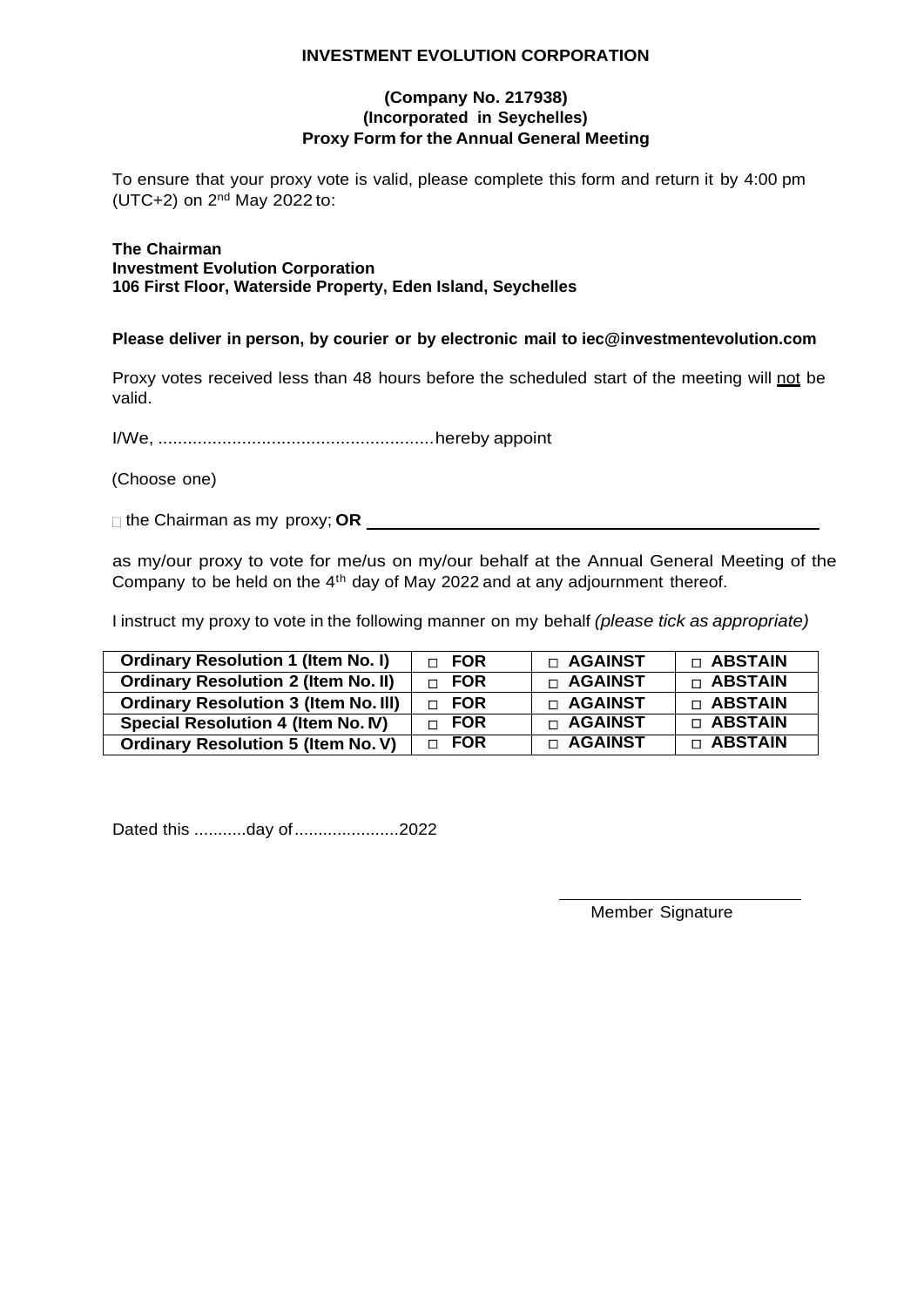

## **Investment Evolution Corporation**

(Incorporated in the Republic of Seychelles on 8 January 2020)

(Company Number 217938)

("IEC" or "the Company")

ISIN: SC3565AIAB32

# **ANNOUNCEMENT: 2021 AGM RESULTS** \_\_\_\_\_\_\_\_\_\_\_\_\_\_\_\_\_\_\_\_\_\_\_\_\_\_\_\_\_\_\_\_\_\_\_\_\_\_\_\_\_\_\_\_\_\_\_\_\_\_\_\_\_\_\_\_\_\_\_\_\_\_\_\_\_\_\_

\_\_\_\_\_\_\_\_\_\_\_\_\_\_\_\_\_\_\_\_\_\_\_\_\_\_\_\_\_\_\_\_\_\_\_\_\_\_\_\_\_\_\_\_\_\_\_\_\_\_\_\_\_\_\_\_\_\_\_\_\_\_\_\_\_\_\_

The Directors of the Company would like to inform the public that its 2021 Annual General Meeting ("AGM") was held on 4 May 2022 at Dragonara Business Centre, 5th Floor, Dragonara Road, St. Julians, Malta at 4:00 pm (UTC+2).

The Company would like to inform the public that all resolutions at the AGM were passed as follows:

- 1) To adopt the audited Annual Financial Statements for the Financial Year ended 31 December 2021;
- 2) To appoint Baker Tilly Mauritius as auditors of the Company;
- 3) Re-appointment of director Andrew Cassar (retiring by rotation) as Director of the Company;
- 4) To increase the authorised share capital of the Company from 200,000,000 shares to 2,000,000,000 shares; and
- 5) Approval of the Rights Issue of up to 1,034,330,000 ordinary shares.

The following Chairman's Address was provided by Sam Prasad on behalf of Investment Evolution Corporation.

# **ANNUAL REVIEW AND RECENT RESULTS**

In January 2021, IEC successfully launched consumer lending operations in Spain, providing online consumer credit of EUR 1,000 loans and EUR 2,000 loans over 2 years in Spain under the consumer brand IEC Credit at www.ieccredit.es.

**Disclaimer Notice:** The information contained in this communication, including attachments, is not to be construed as advice unless specifically referred to as "Advice". Moreover, this communication does not constitute an offer to sell or the solicitation of an offer to buy.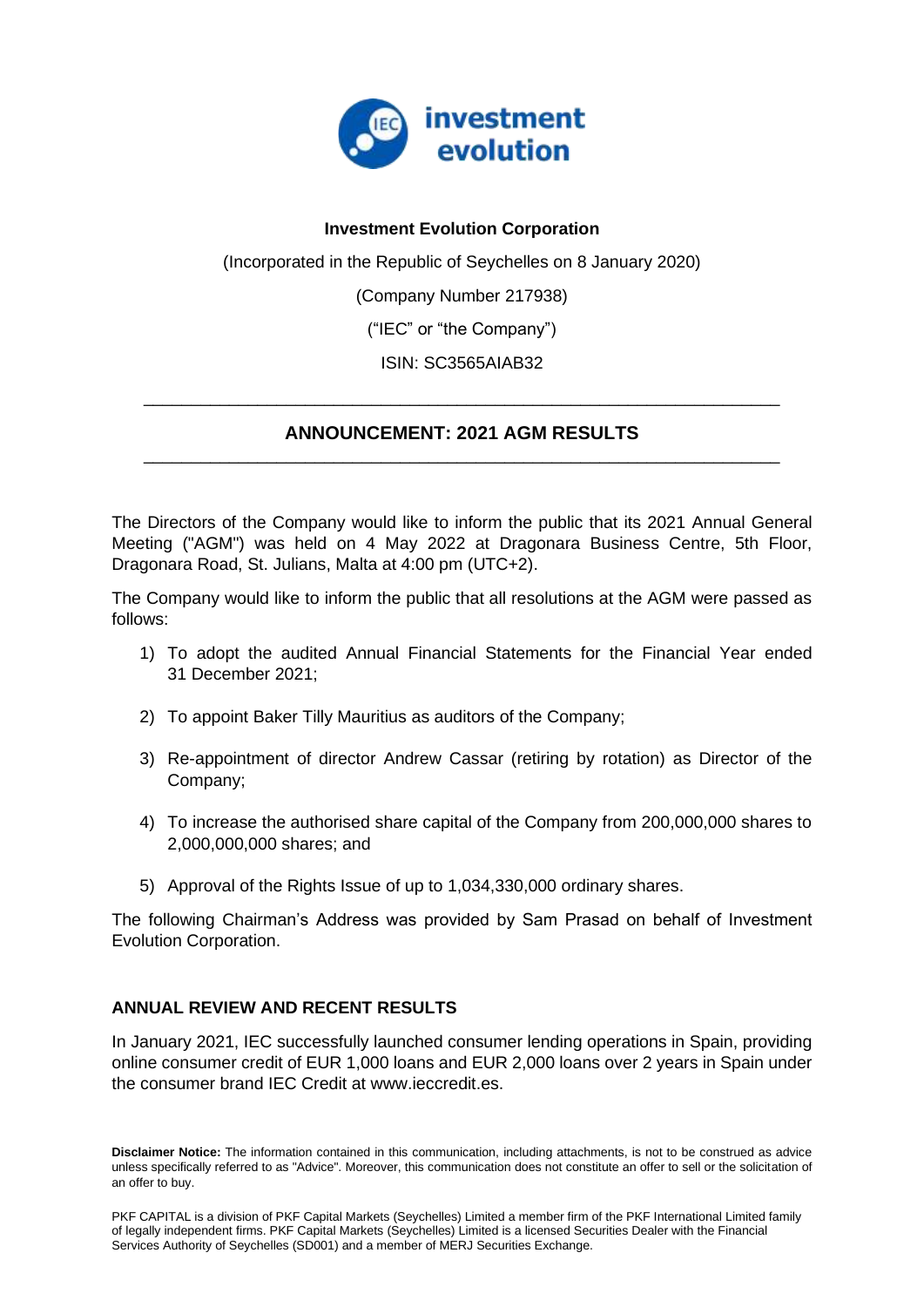On 6 April 2021, IEC Credit secured a EUR 100 million 5-year loan agreement with PKF PCC and plans for significant growth of IEC Credit Spain loan volume from mid-2022, subject to an anticipated increase in IEC debt funding drawdowns and successful current equity capital raising to existing shareholders.

Since launching IEC Credit in mid-January 2021 until 31 March 2022, IEC Credit has provided loans to 875 customers in Spain for a total of EUR 1,173,000 cumulative loan volume. IEC Credit has partnerships with 5 specialist online consumer loan lead providers and has a strong pipeline of new loan volume in Spain from existing loan lead sources.

On 12 April 2022, IEC announced a group unaudited operating profit (EBITDA) of EUR 307,013 and a group unaudited net profit of EUR 6,151 for the 3 months ended 31 March 2022.

## **INVESTMENT EVOLUTION CORPORATION GROUP (IEC) SIGNED EUR 100M LOAN AGREEMENT WITH PKF PCC**

On 6 April 2021, IEC announced that its wholly owned subsidiary, Investment Evolution Ltd., signed a 5-year €100 million loan agreement with PKF PCC. The loan agreement period continues from 1 April 2021 until 31 March 2026 and loan proceeds are being used to fund the planned significant expansion of IEC Credit, IEC's consumer credit business that provides consumer loans in Spain via its online lending platform www.ieccredit.es. To fund the IEC loan agreement, PKF Capital Markets (Seychelles) Limited has invested their own capital and continues to issue additional PKF PCC fixed interest bond series to its institutional and high net-worth private clients. PKF PCC has listed this additional PKF PCC bond series on the Seychelles stock exchange, MERJ Exchange under MERJ code PKFPCC2.

## **2021 AUDITED FINANCIAL RESULTS**

On 12 April 2022, Investment Evolution Corporation (MERJ: IEC) reported an annual group operating revenue increase of 65.5% to EUR 545,141 from EUR 329,360 for the 12 months ended 31 December 2021 compared to 2020. The group reported an operating loss (EBITDA) of EUR 915,511 and a group net loss of EUR 1,820,281 for the 12 months ended 31 December 2021. The loss is due to establishment costs of IEC Credit in Spain which commenced operations in January 2021, increased finance costs of the EUR 100 million loan agreement with PKF PCC signed in April 2021, and the decline in US revenue as IEC continues to wind down the US consumer loan book and focus solely on growth of IEC Credit consumer loans in Spain. The audited Annual Financial Statements are available for download under Financial Statements at www.investmentevolution.com/ir.

# **FUTURE STRATEGY AND SPAIN BUSINESS FOCUS**

IEC management remains focused on growth of IEC Credit consumer loans in the lucrative Spain market and expects to remain focused on the Spain market in the near and medium term. IEC does not have plans to launch new lending operations in Lithuania or any other new country soon and has no plans to resume providing loans in the United States market.

IEC has established online consumer loan lead provider partnerships in Spain which have capacity to provide significant additional consumer loan volume, so IEC's future growth is dependent in the short term on the size of equity funding from the planned equity Rights Issue and in the medium term on the amount of working capital loan funding received to fund ongoing growth in new loans. IEC cannot provide projections of loan book sizes and timelines as it is dependent on funding, but IEC plans to continue growing loan volume to have a significantly higher loan book by the end of 2022 and beyond.